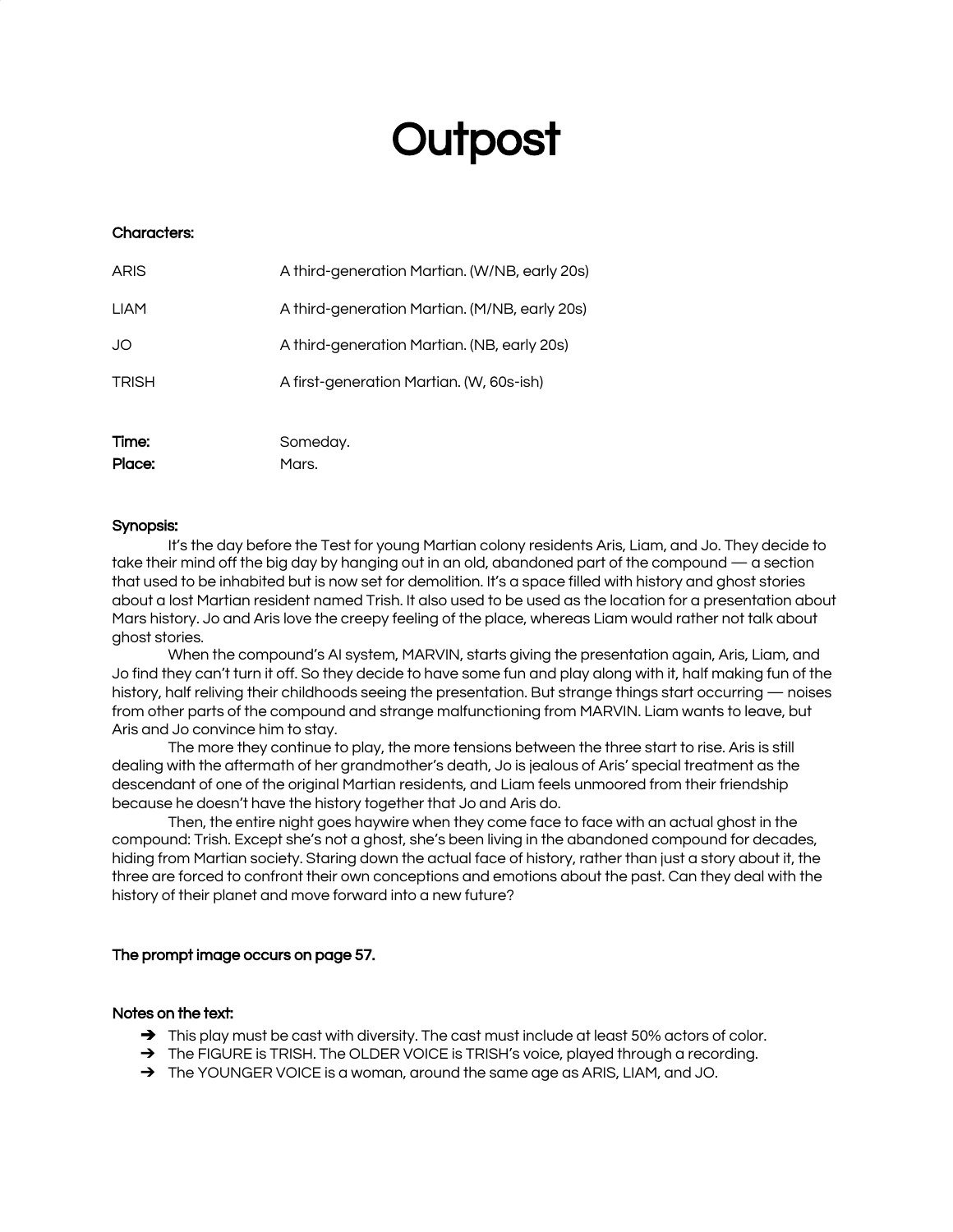|               | Darkness. The interior of a Martian colony compound. It's the older part of the compound.<br>Uninhabited. It hasn't seen care in some time.<br>ARIS, LIAM, and JO enter. JO is carrying a backpack. They look around. |
|---------------|-----------------------------------------------------------------------------------------------------------------------------------------------------------------------------------------------------------------------|
| <b>ARIS</b>   | Anyone else just get the chills?                                                                                                                                                                                      |
| <b>LIAM</b>   | I've never seen it this dark.                                                                                                                                                                                         |
| JO            | Watch out, all the ghosts are going to get you.                                                                                                                                                                       |
| <b>LIAM</b>   | Don't say that.                                                                                                                                                                                                       |
| JO            | Boo!                                                                                                                                                                                                                  |
| <b>LIAM</b>   | I'm going to kill you.                                                                                                                                                                                                |
| JO            | Not if the ghosts do first.                                                                                                                                                                                           |
| <b>ARIS</b>   | Do you think the MARVIN in here still works?                                                                                                                                                                          |
| <b>LIAM</b>   | I think he was only programmed to do the presentation. They might've shut him down already.                                                                                                                           |
| <b>JO</b>     | You think we'll hear the scream?                                                                                                                                                                                      |
| <b>ARIS</b>   | I hope so.                                                                                                                                                                                                            |
| <b>LIAM</b>   | What scream?                                                                                                                                                                                                          |
| JO            | Never mind.                                                                                                                                                                                                           |
| <b>ARIS</b>   | MARVIN? Can you give us some light?                                                                                                                                                                                   |
|               | The lights come on and a computer's voice is heard: MARVIN.                                                                                                                                                           |
| <b>MARVIN</b> |                                                                                                                                                                                                                       |
|               | Welcome to Compound M-1, the first outpost of Martian colonization. This key piece in the history<br>of Martian settlement -                                                                                          |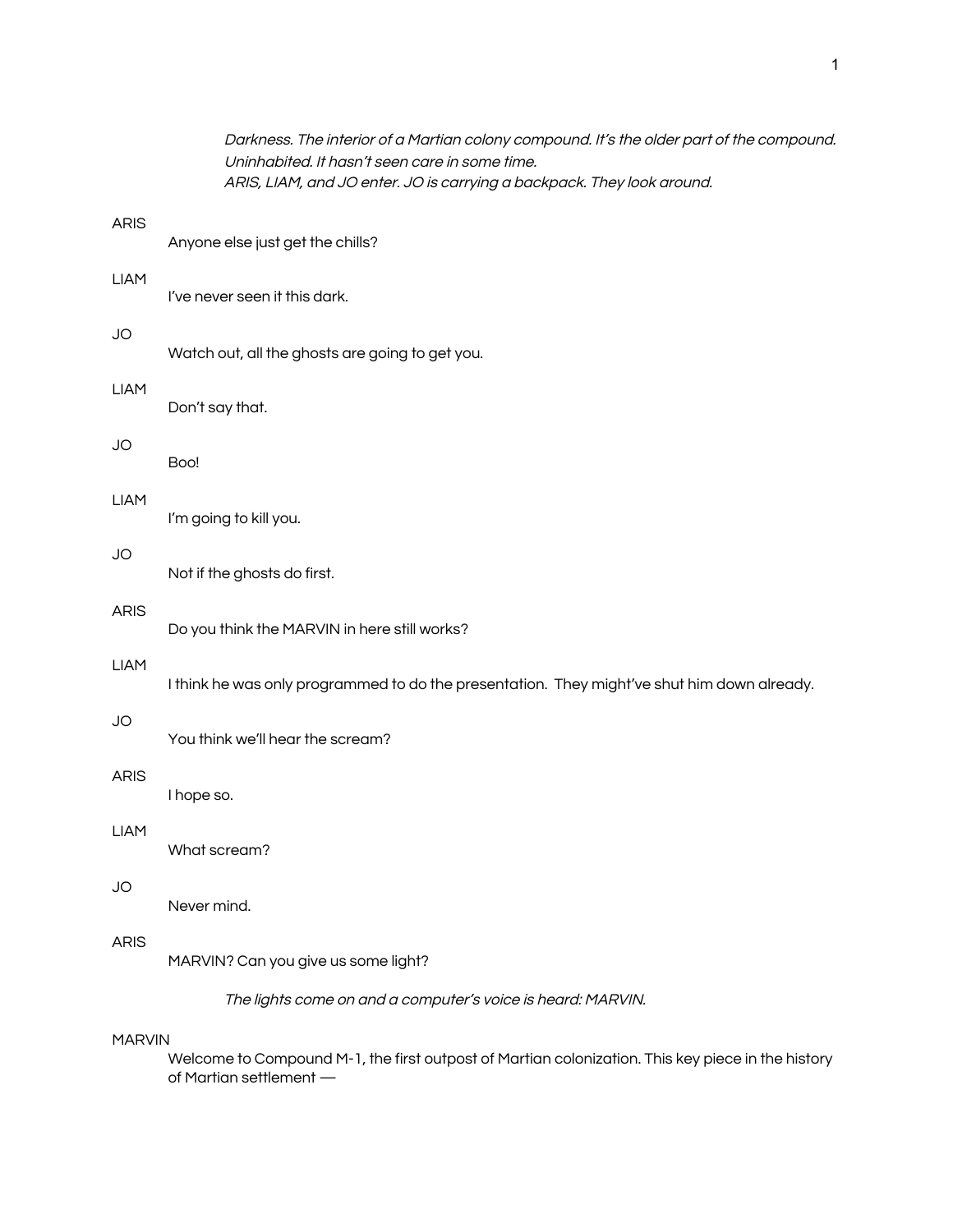That's okay, MARVIN. We just wanted the lights. No presentation today.

## MARVIN

When is the next presentation?

#### ARIS

— I don't know.

# LIAM

You want to tell him?

#### ARIS

It'll figure it out.

#### JO sarcastic

Yeah, we don't want to hurt the robot's feelings.

# ARIS

I'm being considerate. It turned on the lights for us.

#### LIAM

And look at that! No ghosts.

# JO

I wouldn't be so sure about that, Liam.

#### LIAM

I'm not letting you scare me, Jo.

# JO

No? You look pretty scared to me.

# ARIS

Are we five? We came here to see this one last time, let's not spend the whole time bickering about ghosts.

# JO

We're just having some fun.

# ARIS

It's always crazy to me, thinking that people actually lived in here. That my grandma lived here.

# LIAM looking around the space

Yeah it is. It's so - simple. How did they keep themselves from getting bored?

# JO

Don't you remember? Imitating <sup>a</sup> part of MARVIN's presentation that they all know. "For fun, they played a game, imagining —"

# ALL

"What life might have been like on Earth."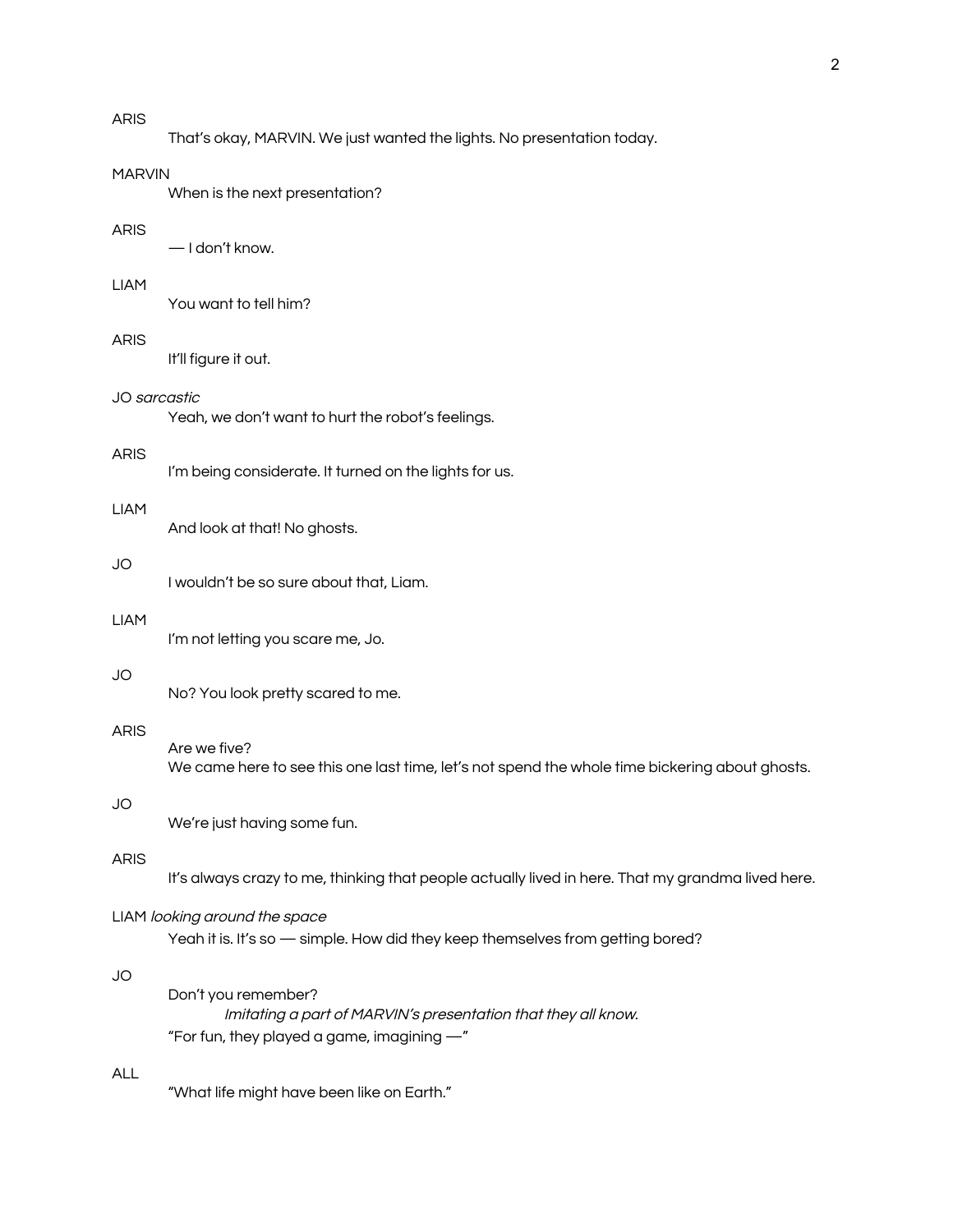| JO          | Classic.                                                                                  |
|-------------|-------------------------------------------------------------------------------------------|
|             | LIAM looking around the space<br>You think we'll find anything worth keeping?             |
| JO          | I hope we find those swords.                                                              |
| <b>LIAM</b> | Oh, yes, definitely.                                                                      |
| JO          | Can you imagine what holding one of those things is like?                                 |
| <b>LIAM</b> | I'd feel like such a badass.                                                              |
| JO          | I think you have to know how to use it before you can be a badass.                        |
| <b>LIAM</b> | I'd figure it out.                                                                        |
| <b>ARIS</b> | I want to find one of those old-school, original helmets. My grandma had one of those.    |
| <b>LIAM</b> | What happened to it?                                                                      |
| <b>ARIS</b> | She was buried with it.                                                                   |
| <b>LIAM</b> | Right, right.                                                                             |
| JO          | There has to be one here. It doesn't look like anyone's cleaned this place out yet.       |
| <b>LIAM</b> | You think they would've by now.                                                           |
| <b>ARIS</b> | Who knows what they're planning to do.                                                    |
| <b>JO</b>   | Who, leadership? Probably planning to screw us with a really hard Test tomorrow, for one. |
| <b>ARIS</b> | Yeah, how are we feeling about that?                                                      |
| JO          | I thought we were coming here to not think about it.                                      |

3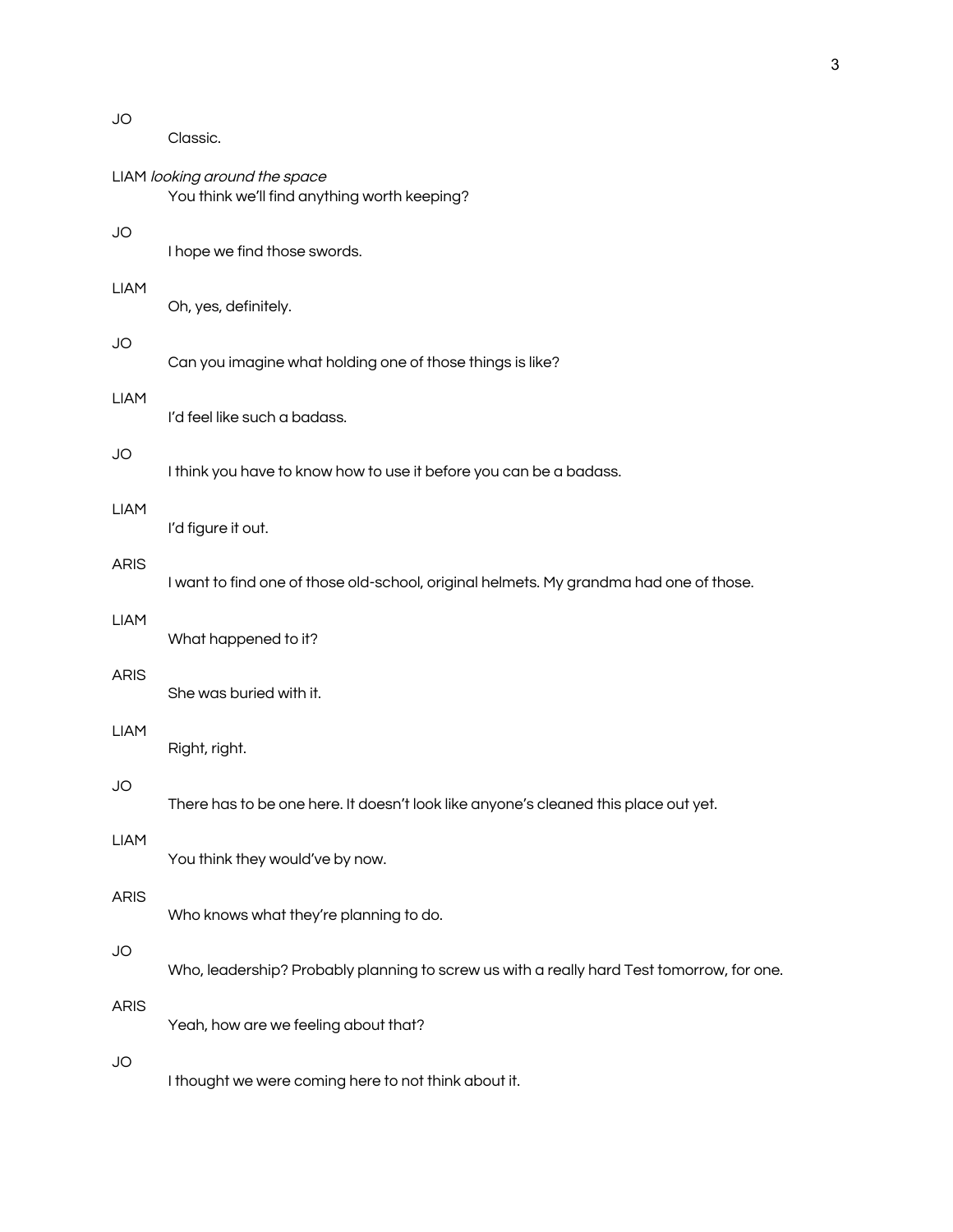| <b>LIAM</b> | Kind of hard not to. It's a big deal. It's our whole future.                                                                                             |
|-------------|----------------------------------------------------------------------------------------------------------------------------------------------------------|
| <b>JO</b>   | I bet it's going to be the hardest Test they've ever given.                                                                                              |
| <b>ARIS</b> | My grandma said her Test was pretty hard.                                                                                                                |
| <b>JO</b>   | Yeah, but she was, like, the first person who ever took it, right? I'm sure it was bad back then, but<br>they've definitely gotten worse.                |
| <b>ARIS</b> | What do you want to be assigned?                                                                                                                         |
| JO          | I thought we weren't thinking about it?                                                                                                                  |
| <b>LIAM</b> | I'd want to work on projects to explore other planets. For sure.                                                                                         |
| <b>ARIS</b> | That would be cool.                                                                                                                                      |
| JO joking   | You think you can handle another planet? You're scared of this one!                                                                                      |
| <b>LIAM</b> | I'm not scared!                                                                                                                                          |
| JO          | Uh huh.                                                                                                                                                  |
| <b>LIAM</b> | It would be so great. I'd get to find new places, name them, be one of the first people to see them.<br>Find out if they can support human life or not - |
| <b>JO</b>   | You know there hasn't been a project like that since Mission Return, right?                                                                              |
| <b>ARIS</b> | And we know how that went.                                                                                                                               |
| <b>JO</b>   | Right. Making it back to Earth is pretty much impossible. Good luck making it to new planets.                                                            |
| <b>LIAM</b> | I know, I know, I just think it would be interesting.                                                                                                    |
| <b>JO</b>   | Okay, just checking.                                                                                                                                     |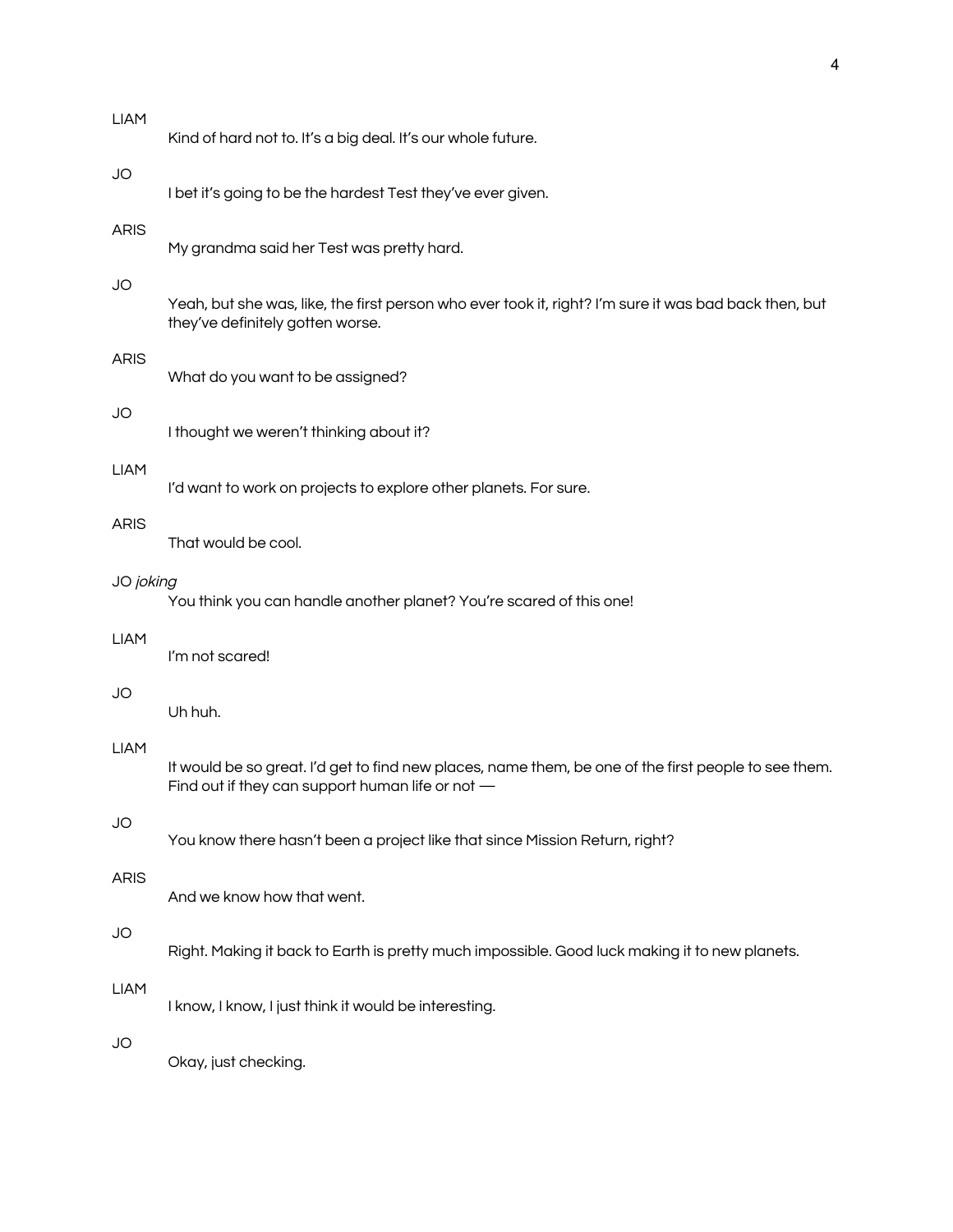What about you, Aris?

# ARIS

My number one is to be an engineer, of some sort. Build what the compound needs, you know? Make it better. Make sure nothing goes wrong.

# JO

Uh huh, sounds really fun.

#### LIAM

Why are you being such a killjoy, Jo?

#### ARIS

Yeah, what's up with you?

### JO

Because I thought we weren't talking about the Test! That was the whole point of tonight!

#### ARIS

Okay, okay, we'll stop talking about it.

# JO

Thank you.

# ARIS

After you tell us what you want to be assigned.

#### JO

What does it matter, anyway? It's all basically the same.

#### ARIS

Seriously, though? You haven't thought of *anything?* Everyone thinks about their Test results.

#### JO

I mean, I don't even know why we still have to take a Test. At this point, shouldn't Leadership already know who we are and what we're good at?

## ARIS

All I'm asking is what interests you most. You could be anything you want.

#### LIAM

Right, because "The frontier is a place —"

## ALL

"Of endless possibilities."

# JO

Ugh. Don't remind me. I hate when they say that. JO opens the backpack and takes out three beers. Shall we?

ARIS and LIAM each take one.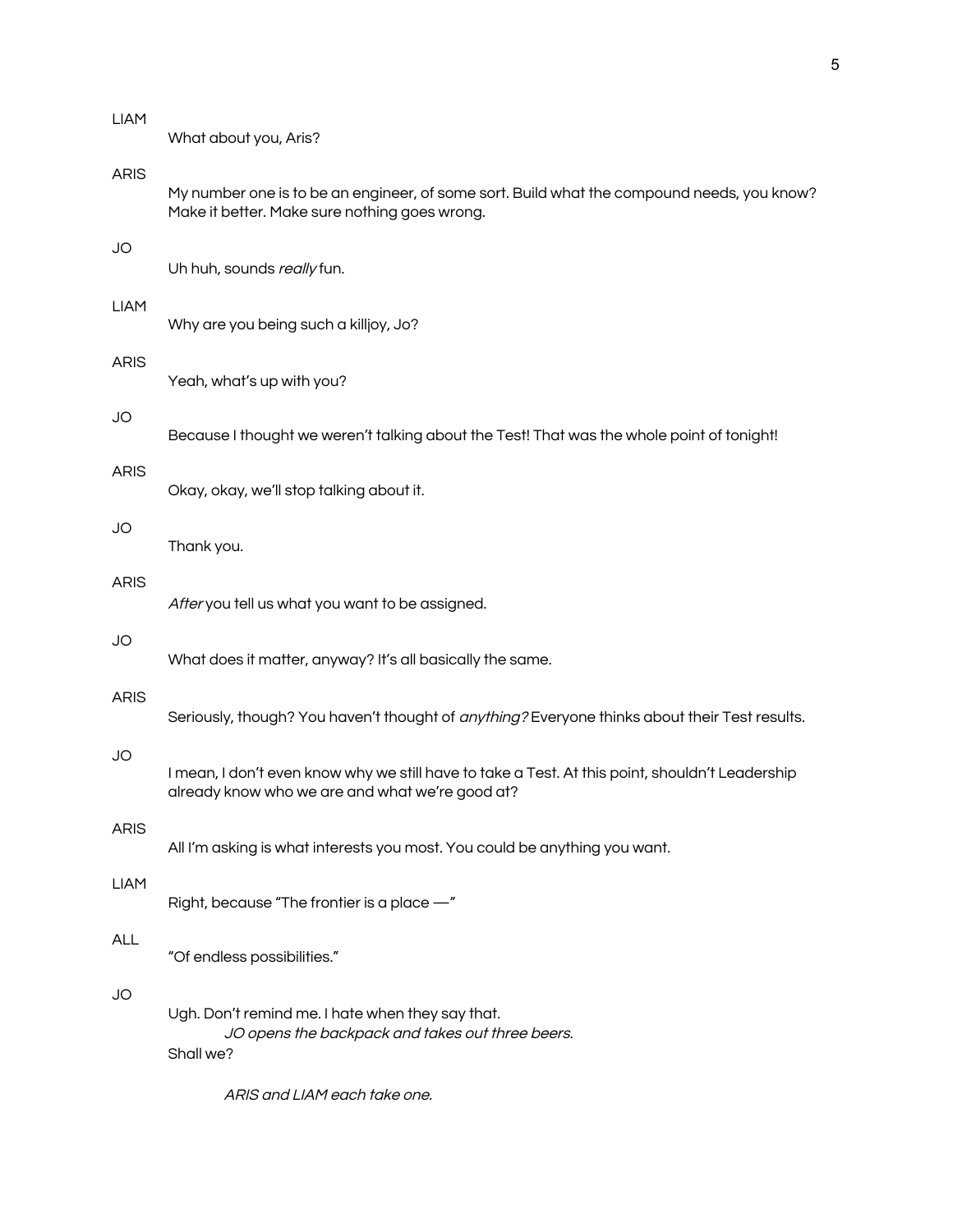## ARIS

Here's to becoming Real Martians tomorrow. May we all get the assignments we want.

# LIAM

Hear hear.

They drink.

## ARIS to JO

So, you never told us what assignment you want.

# JO

I don't really care. I'm just ready to finally get out of the compound and onto the surface.

#### LIAM

I think you're just scared you'll get a bad assignment.

#### JO

Oh, very funny. You called me scared. Calling out. Hey, ghosts, Liam here really wants to meet you!

#### LIAM

We've already established there aren't any — A loud sound from another part of the compound. They all freeze. The lights flicker out. The chorus of "Don't You (Forget About Me)" by Simple Minds plays, through MARVIN. Oh my god. Oh my god, Jo. What did you do?

# JO

That was — perfect timing.

# ARIS

Lights back on, MARVIN.

The lights flicker back on, and the music stops.

## MARVIN

Welcome to Compound M-1, the first outpost of Martian —

# ARIS

No, MARVIN, still no presentation today.

## MARVIN

Standing by.

# ARIS

— Okay. You do that.

# LIAM

So. Do we leave now, or —?

# JO to LIAM

Oh wow, you do not look well.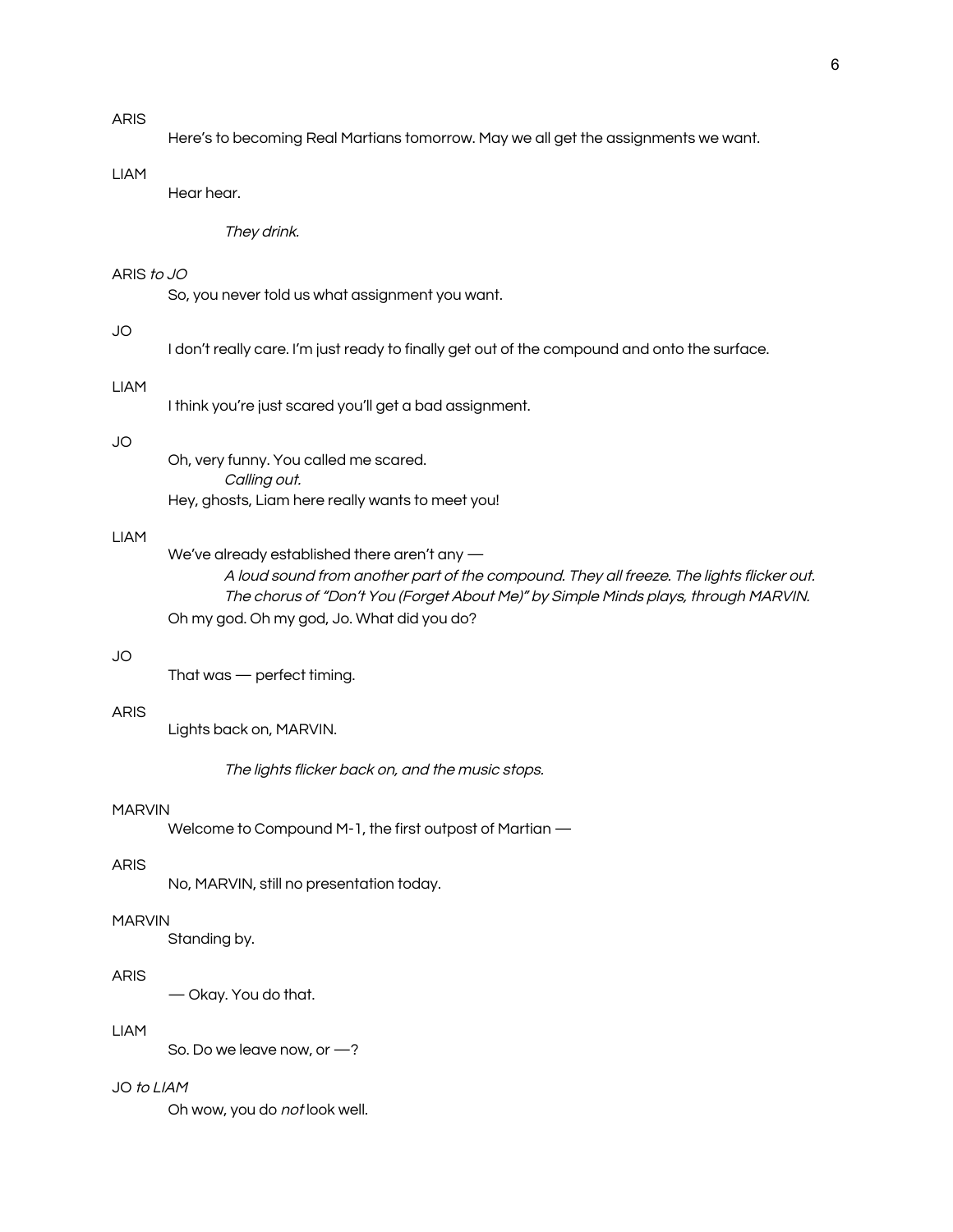| <b>ARIS</b> | It's an old part of the compound. It was probably pipes, or something.                            |
|-------------|---------------------------------------------------------------------------------------------------|
| <b>LIAM</b> | And the lights?                                                                                   |
| ARIS        | I don't know.<br>There aren't ghosts, Liam.                                                       |
| JO          | Except there is a story about this part of the compound                                           |
| ARIS        | Jo.                                                                                               |
| JO          | What? You know this one, right?                                                                   |
| ARIS        | Of course I do. But let's not scare him anymore.                                                  |
| <b>LIAM</b> | It's fine. I'm fine. I'm just going to - sit and do some deep breathing for like, thirty minutes. |
| JO          | Brave.<br>So can I tell the story?                                                                |
| ARIS        | Jo!                                                                                               |
| JO          | What else are we going to do? Sit here and stare at each other? Listen to Liam's deep breathing?  |
| <b>LIAM</b> | You can tell the story, Jo.                                                                       |
| JO          | Really?                                                                                           |
| ARIS        | Really?                                                                                           |
| <b>LIAM</b> | Yes.                                                                                              |
| JO          | I didn't think it would be that easy.                                                             |
| <b>LIAM</b> | Let's get it over with.                                                                           |
|             |                                                                                                   |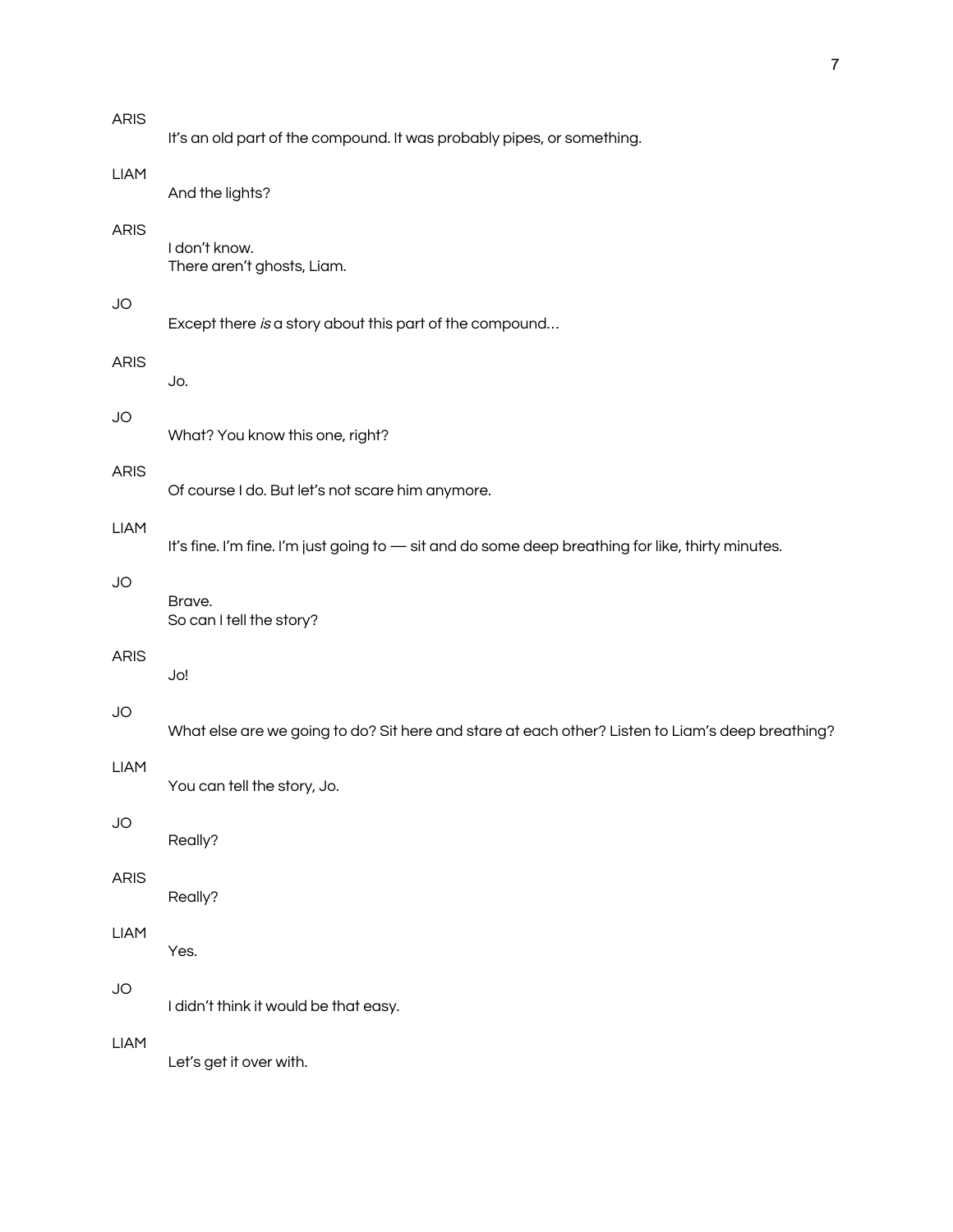LIAM

ARIS

LIAM

JO

ARIS

LIAM

JO

LIAM

JO

ARIS

JO

LIAM

JO

LIAM

| Okay. So. You know how there were the three people living in this compound when the Second<br>Landing arrived? Like, fifty years ago?                                                                                                                                                                                                                                                                                                  |
|----------------------------------------------------------------------------------------------------------------------------------------------------------------------------------------------------------------------------------------------------------------------------------------------------------------------------------------------------------------------------------------------------------------------------------------|
| Yeah, Aris's grandma and the other two Elders, what were their names -                                                                                                                                                                                                                                                                                                                                                                 |
| Alan and Denver.                                                                                                                                                                                                                                                                                                                                                                                                                       |
| Yeah. They were the first three people born on Mars.                                                                                                                                                                                                                                                                                                                                                                                   |
| Well there was a fourth person too.                                                                                                                                                                                                                                                                                                                                                                                                    |
| You've never heard this story?                                                                                                                                                                                                                                                                                                                                                                                                         |
| I just knew the three of them were here for the Second Landing.                                                                                                                                                                                                                                                                                                                                                                        |
| Right. But there were supposed to be four.<br>The day they all passed their Test, they were given helmets and suits and allowed to go outside<br>for the first time. They hadn't seen their parents in a few years; gone out on a mission and never<br>came back. So the four of them decided to go out on the surface and find their folks.<br>And they walk for a while before they see it on the horizon — the wreckage of a rover. |
| No.                                                                                                                                                                                                                                                                                                                                                                                                                                    |
| Yes. And as they got closer, they found something truly horrible: the remains of their parents<br>inside. No survivors.                                                                                                                                                                                                                                                                                                                |
| Grandma said it was the worst day of her life.                                                                                                                                                                                                                                                                                                                                                                                         |
| One of them took it worse than the others. Her name was Trish. She ran off on her own.<br>The others tried to get back to their rover to find her, but they were heading straight into a terrible<br>dust storm. They had to turn back and get to the safety of the compound, leaving her on the<br>surface with a dwindling oxygen supply, and hoping they could try again soon.                                                      |
| Oh my god. Did they?                                                                                                                                                                                                                                                                                                                                                                                                                   |
| No. The dust storm only got worse. They never found her.                                                                                                                                                                                                                                                                                                                                                                               |
|                                                                                                                                                                                                                                                                                                                                                                                                                                        |

That's — awful.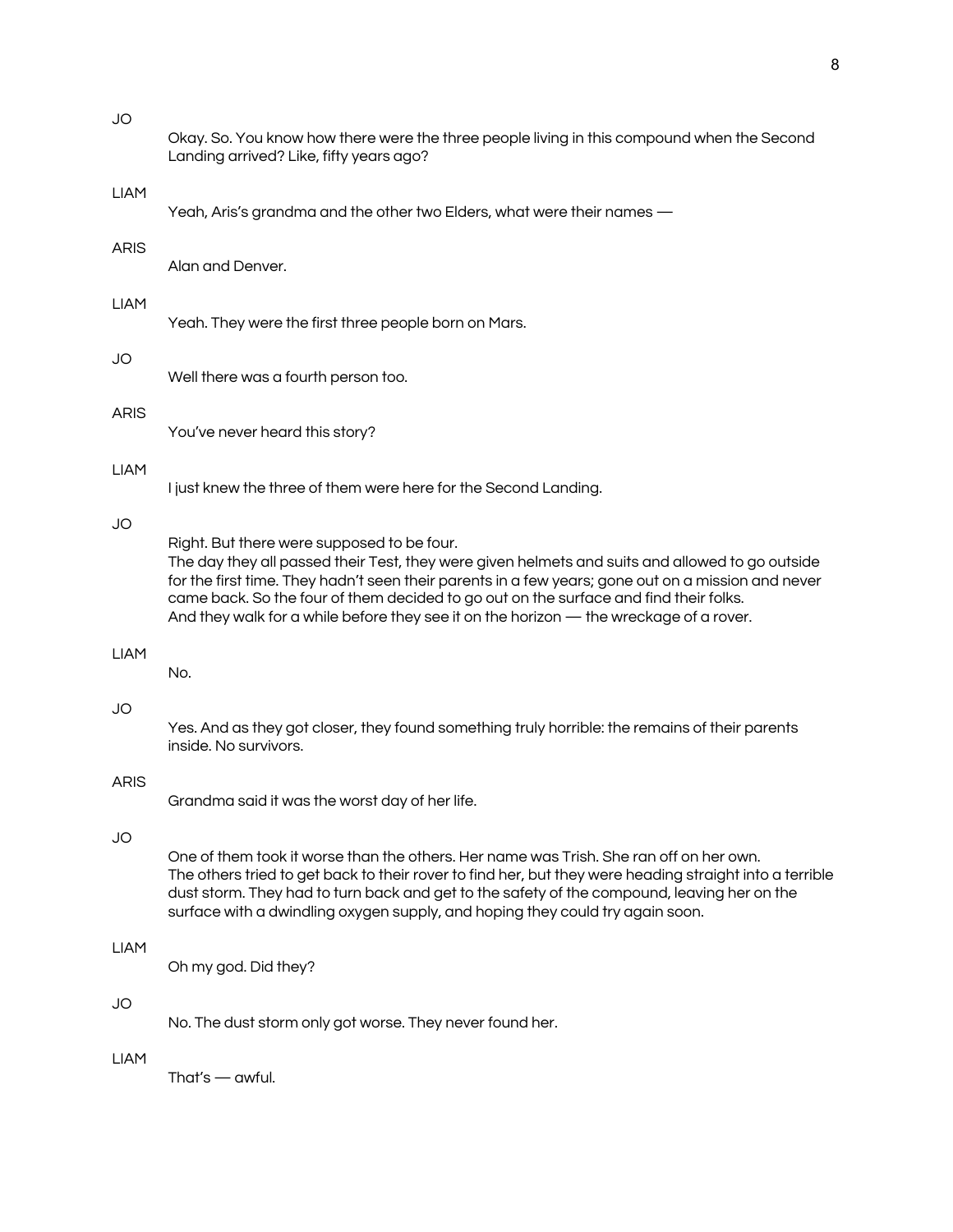| <b>JO</b>   | But there is a rumor that they found her body, and when their food supply started getting low —                                                                                                                                                                                                                                |
|-------------|--------------------------------------------------------------------------------------------------------------------------------------------------------------------------------------------------------------------------------------------------------------------------------------------------------------------------------|
| <b>LIAM</b> | They ate her??                                                                                                                                                                                                                                                                                                                 |
| <b>ARIS</b> | That's not true.                                                                                                                                                                                                                                                                                                               |
| <b>JO</b>   | It could be.                                                                                                                                                                                                                                                                                                                   |
| <b>ARIS</b> | You're basically saying my grandma ate her friend.                                                                                                                                                                                                                                                                             |
| <b>JO</b>   | Okay, maybe your grandma didn't, but the others could have!                                                                                                                                                                                                                                                                    |
| <b>ARIS</b> | They didn't eat her. My parents said that when they were young, the story used to be that Trish<br>made it back to the compound with the others, but stopped talking to anyone. Stopped eating,<br>stopped doing anything. Then one night she just walked out onto the surface without her suit or<br>helmet. And disappeared. |
| <b>JO</b>   | Either way, now her ghost roams the old compound, the place where she was once happy.                                                                                                                                                                                                                                          |
|             |                                                                                                                                                                                                                                                                                                                                |
| <b>LIAM</b> | Wow.                                                                                                                                                                                                                                                                                                                           |
| <b>JO</b>   | How do you feel?                                                                                                                                                                                                                                                                                                               |
| <b>LIAM</b> | — Scared.                                                                                                                                                                                                                                                                                                                      |
| JO          | Ha. I can tell by the look on your face.                                                                                                                                                                                                                                                                                       |
| <b>LIAM</b> | Is it true? About Trish?                                                                                                                                                                                                                                                                                                       |
| <b>ARIS</b> | I don't know.                                                                                                                                                                                                                                                                                                                  |
| JO          | Your grandma never told you?                                                                                                                                                                                                                                                                                                   |
| <b>ARIS</b> | She didn't like to talk about her life before the Second Landing.                                                                                                                                                                                                                                                              |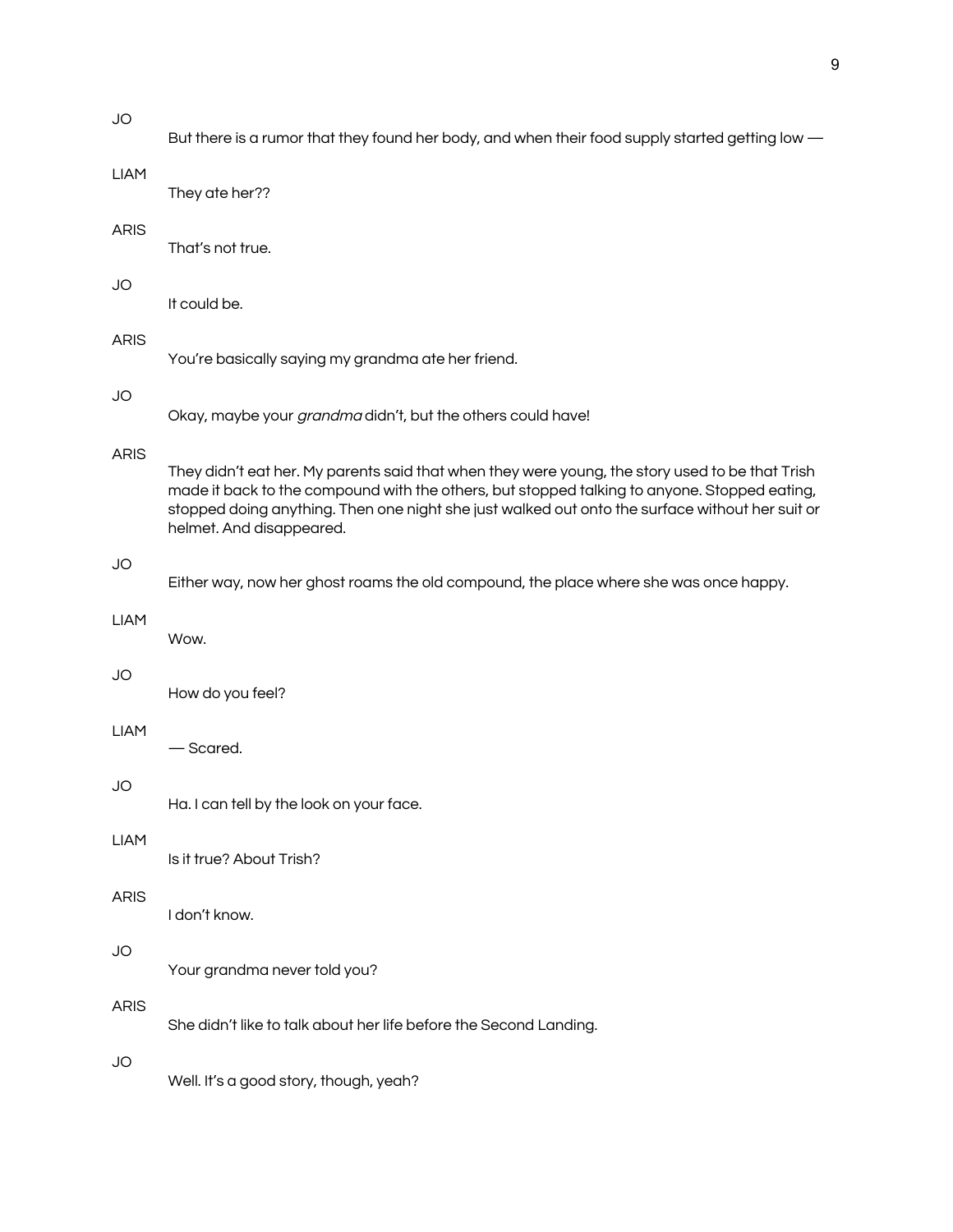| <b>LIAM</b> | I'm not going to be able to sleep for a few weeks, but - yeah. It was good.                                           |
|-------------|-----------------------------------------------------------------------------------------------------------------------|
| <b>JO</b>   | So, you want to hear another one?                                                                                     |
| <b>LIAM</b> | I didn't say that.                                                                                                    |
| <b>ARIS</b> | Oh, is this the Faye Janssen story?                                                                                   |
| <b>JO</b>   | Yes.                                                                                                                  |
| <b>LIAM</b> | I know this one. I think. She gets lost in this compound, and is never seen again?                                    |
| <b>JO</b>   | You're taking all the fun out of it.                                                                                  |
| <b>ARIS</b> | Yeah, come on, Liam, this one isn't that scary.                                                                       |
| <b>JO</b>   | It's probably not real anyway.                                                                                        |
| <b>LIAM</b> | But what if it is?                                                                                                    |
| <b>ARIS</b> | What does it matter? It's in the past anyway. No changing it.                                                         |
| <b>LIAM</b> | How would you feel if you were the one who went missing? And a bunch of random kids kept<br>talking about it forever? |
| JO          | I'd be honored.                                                                                                       |
| <b>LIAM</b> | Well, if we do see a ghost here, maybe tonight'll be your night.                                                      |
| <b>ARIS</b> | Oh shit, Liam, good one.                                                                                              |
| <b>LIAM</b> | Thanks, I try.                                                                                                        |
| <b>JO</b>   | Honestly, if my contribution to Mars was to be a legendary spooky story for generations, I wouldn't<br>be mad.        |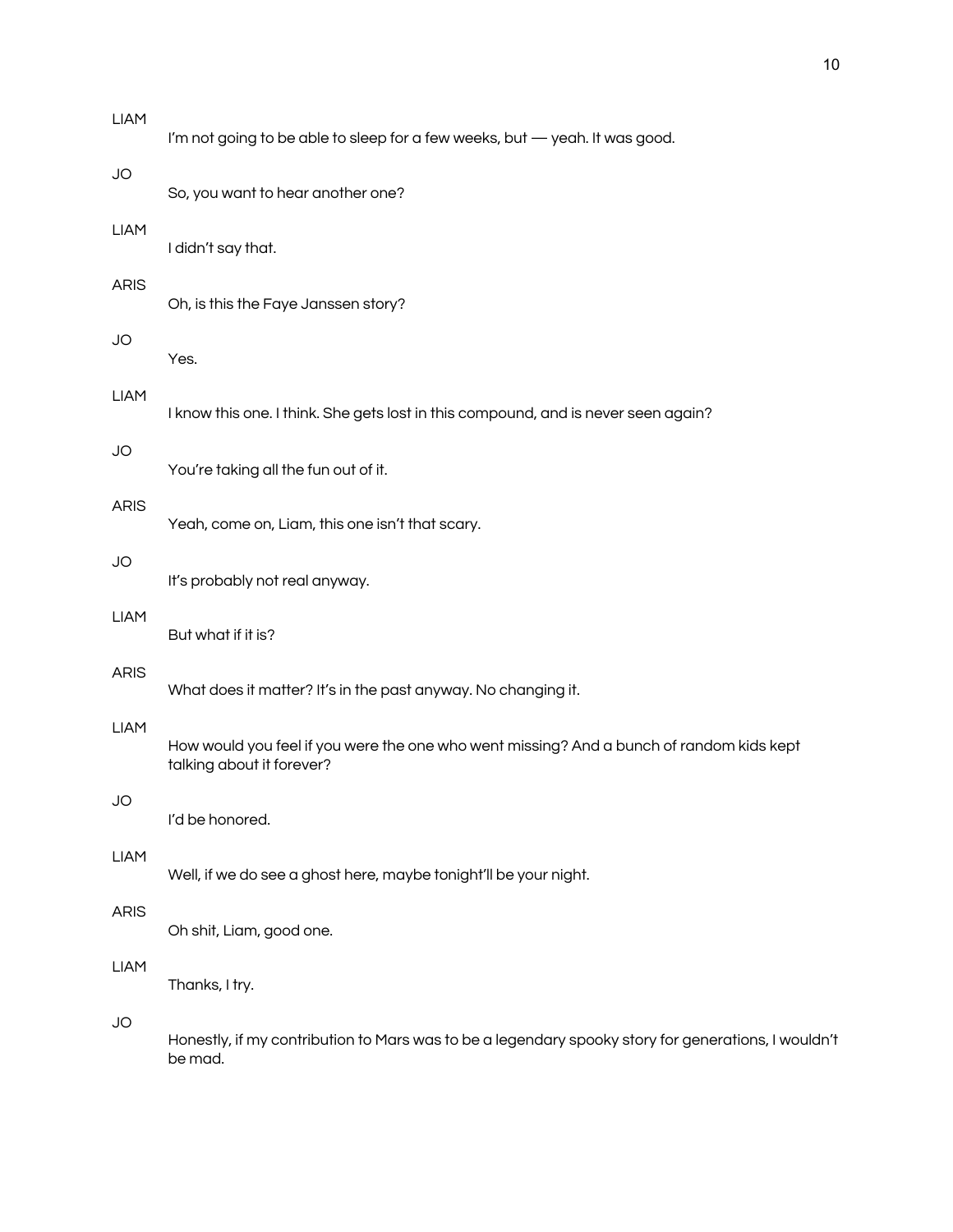| <b>ARIS</b> | I wonder if that's an assignment you can get on the Test.                                                                                                                                                                      |
|-------------|--------------------------------------------------------------------------------------------------------------------------------------------------------------------------------------------------------------------------------|
| JO          | Ooo, you think so?                                                                                                                                                                                                             |
| <b>ARIS</b> | Maybe you just have to answer the questions a certain way.                                                                                                                                                                     |
| JO          | Maybe there will be a question about Trish. Or Faye Janssen.                                                                                                                                                                   |
| <b>LIAM</b> | Those stories aren't real. They won't be on the Test.                                                                                                                                                                          |
| <b>ARIS</b> | They say anything can be on the Test.                                                                                                                                                                                          |
| JO          | We should go over the story, just to be safe.                                                                                                                                                                                  |
| <b>ARIS</b> | Good idea.                                                                                                                                                                                                                     |
| <b>LIAM</b> | You just want to freak me out.                                                                                                                                                                                                 |
| JO          | Maybe we do!<br>Have some more beer, you need to chill out a bit.                                                                                                                                                              |
| <b>LIAM</b> | Fine, fine, fine. You're right.                                                                                                                                                                                                |
|             | LIAM takes a drink.                                                                                                                                                                                                            |
| JO          | Alright Aris, I told the last one, you do the honors.                                                                                                                                                                          |
| <b>ARIS</b> | Thank you, thank you. Faye Janssen.                                                                                                                                                                                            |
| JO          | Faraway Faye!                                                                                                                                                                                                                  |
| <b>ARIS</b> | Faraway Faye! Story goes, she was one of the kids on the Second Landing. And after she got to<br>Mars, she was never quite the same. She would always get lost, looking up at the sky or<br>wandering off across the compound. |
| <b>LIAM</b> | She missed Earth.                                                                                                                                                                                                              |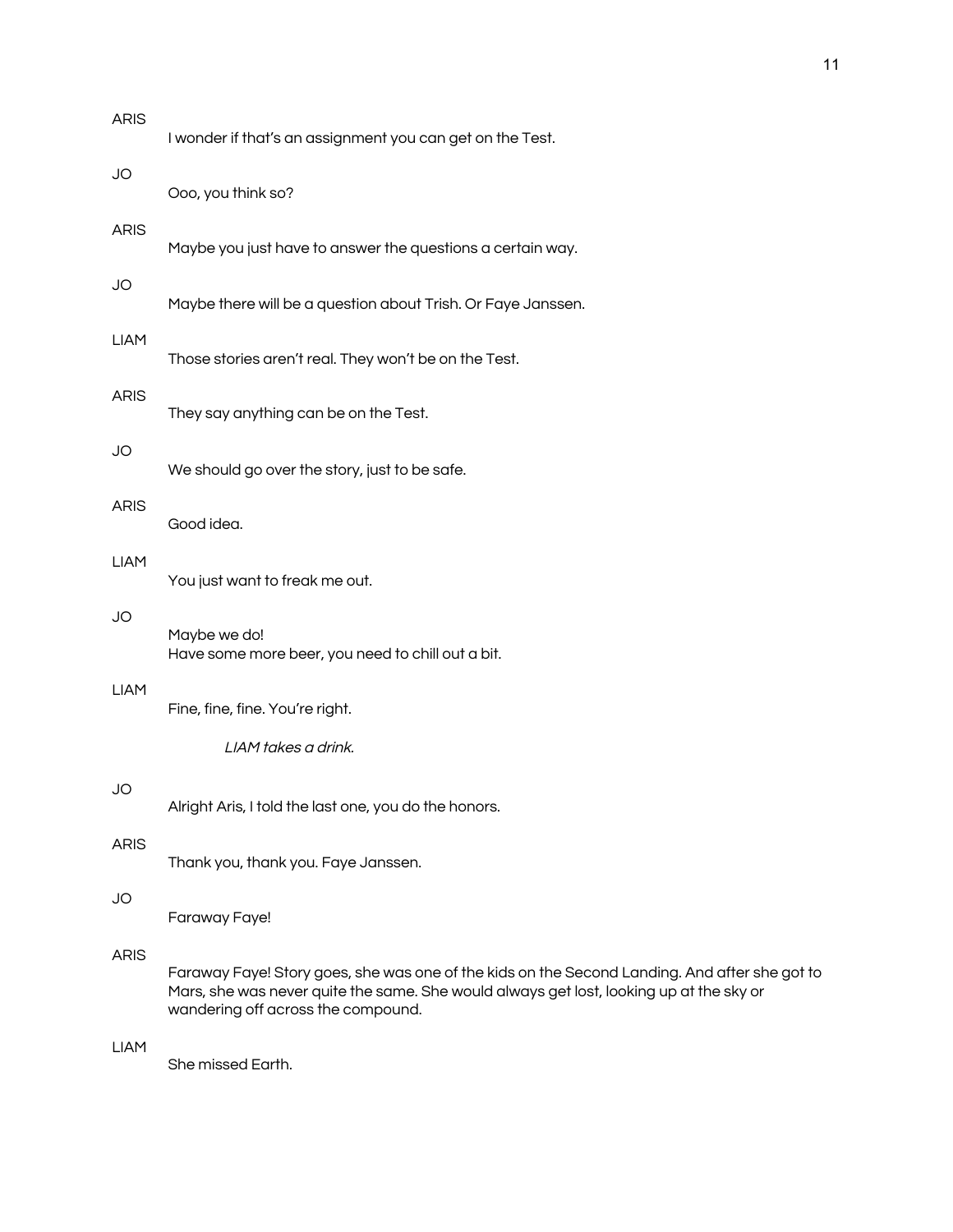She missed Earth. A lot.

## LIAM

I'm sure a lot of people from the Second Landing did.

#### ARIS

She would sit in the biosphere, surrounded by plants, for hours. When the Earth was visible in the sky, she would walk toward it, as far as she could, until she would reach the outer edge of the colony. and stare through the glass at it. She couldn't be pulled away. Not even by her parents, her friends. Anyway, they say that she was still in school when they started doing the Mars history

presentations here. And she heard it keep talking about people leaving Earth, coming to Mars. And Faraway Faye got that familiar faraway look in her eyes. She left the room here, and wandered away. Nobody noticed.

At least, no one noticed — until they heard her scream.

#### LIAM

Is that why they always close the doors when the show starts?

#### JO

They won't say it, but it's got to be the reason.

#### ARIS

Will you let me finish?

## JO

Sorry, geez.

# ARIS

They heard her scream ring through this whole compound. But when they searched the place to find her, she was nowhere to be found. She had completely disappeared. They swept the entire colony looking for her, but she was never found.  $But -$ 

#### JO

This is my favorite part.

#### ARIS

But sometimes, in the dead of night, the MARVIN can be heard imitating her scream.

# LIAM

No.

#### ARIS

Spooky, right? I don't know anyone who's heard it, but —

# JO

I bet that's part of the reason they're taking this down. It's too messed up.

## LIAM

No, no, no.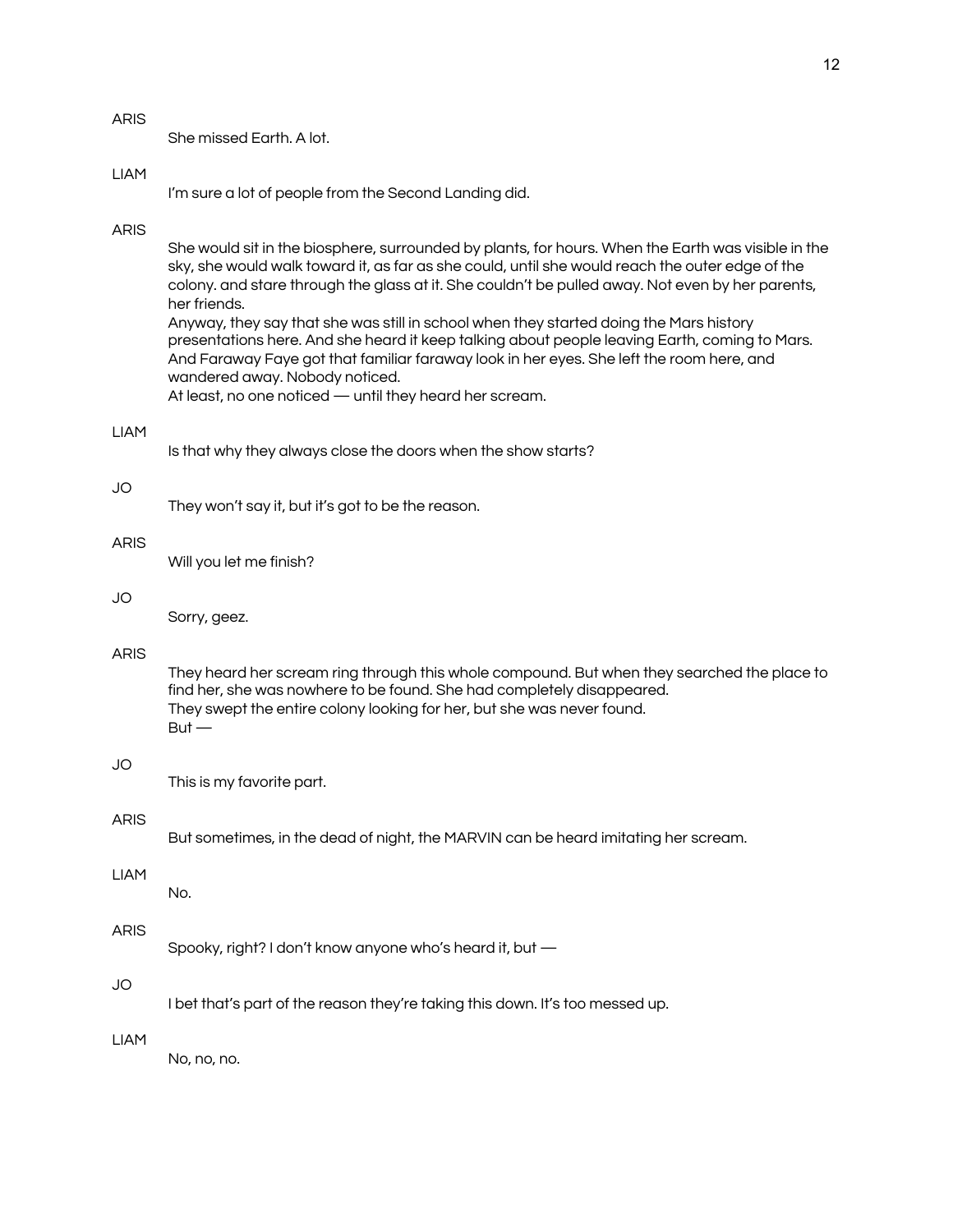| <b>ARIS</b> | What?                                                                                                                                              |
|-------------|----------------------------------------------------------------------------------------------------------------------------------------------------|
| <b>LIAM</b> | That's why you wanted to come here tonight, isn't it?                                                                                              |
| JO          | He figured it out!                                                                                                                                 |
| <b>ARIS</b> | We probably won't hear it.                                                                                                                         |
| JO          | It's just for fun anyway. It'll only be MARVIN. It's not like we'll be in danger, or anything.                                                     |
| <b>ARIS</b> | Yeah, we're having fun!<br>Last night before our Test, let's make it one to remember.                                                              |
| JO          | How'd you ever have fun before you met us, Liam?                                                                                                   |
| <b>LIAM</b> | Honestly, who knows.                                                                                                                               |
| <b>JO</b>   | I wish the presentation had a ghost story in it. They're part of Mars history!                                                                     |
| <b>ARIS</b> | They're probably not real.                                                                                                                         |
| JO          | Still.                                                                                                                                             |
| <b>LIAM</b> | Anyway, they probably just wanted to focus on the good stuff. "Endless possibilities" and all that.                                                |
| JO          | The boring stuff.                                                                                                                                  |
| <b>LIAM</b> | I remember coming here with the class, to watch it. I always wished they talked more about the<br>Founders' lives on Earth, before they came here. |
| JO          | Even more boring.<br>I always slept through it.                                                                                                    |
| <b>ARIS</b> | I always had to shake you awake.                                                                                                                   |
| JO          | I hated when you did that.                                                                                                                         |
|             |                                                                                                                                                    |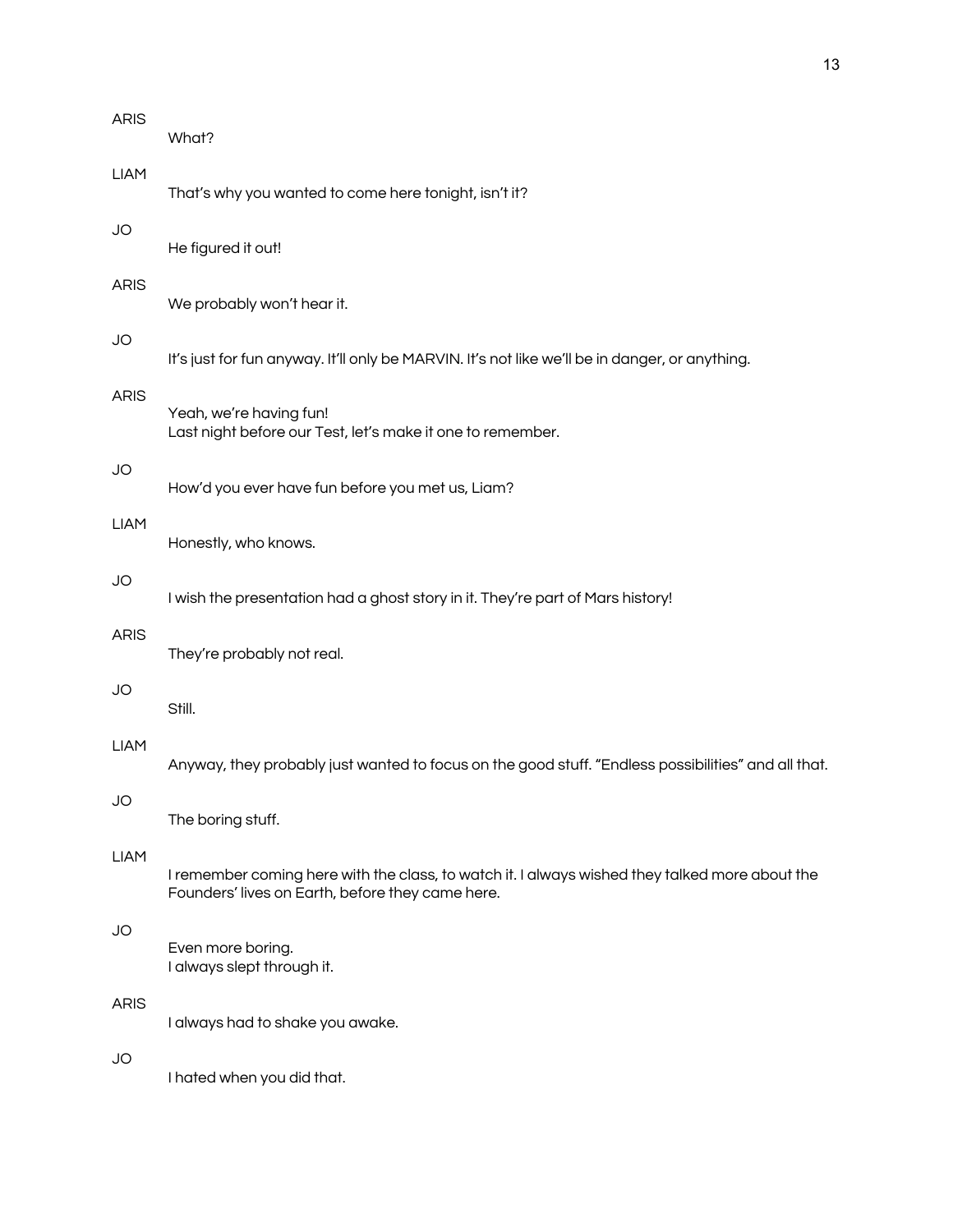| <b>LIAM</b> | I guess it's a little sad that they're shutting it down for good.                                                         |
|-------------|---------------------------------------------------------------------------------------------------------------------------|
| <b>ARIS</b> | I don't know, it's not like anyone was using it anymore. Nobody really cares.                                             |
| JO          | It's for the better. This whole part of the colony can be scrapped and used to build new things that<br>we actually need. |
| <b>ARIS</b> | Right. Old stuff like this doesn't matter anymore.                                                                        |
|             | MARVIN plays a portion of "Don't You (Forget About Me) by Simple Minds again. The lights<br>flicker off.                  |
| <b>LIAM</b> | Why does that keep happening?                                                                                             |
| JO          | You don't think we upset it, do you?                                                                                      |
| <b>ARIS</b> | I don't know, maybe it wasn't too thrilled to find out it's being scrapped for parts -                                    |
| <b>LIAM</b> | Oh, I know. You're messing with me, aren't you?                                                                           |
| JO          | Ha. Why didn't we think of that, Aris?                                                                                    |
| <b>ARIS</b> | That would've been a great idea.                                                                                          |
|             | The song stutters and fades. The lights stay off.                                                                         |
| <b>LIAM</b> | So how do we get the lights back on?                                                                                      |
| <b>JO</b>   | How are we supposed to know?                                                                                              |
| <b>LIAM</b> | I don't know, you're the one who set this up.                                                                             |
| <b>JO</b>   | I swear we didn't!                                                                                                        |
| <b>ARIS</b> | I think something's going on with the MARVIN.                                                                             |
| <b>LIAM</b> | MARVIN?<br>Can we get the lights back on, please? We didn't mean to upset you.                                            |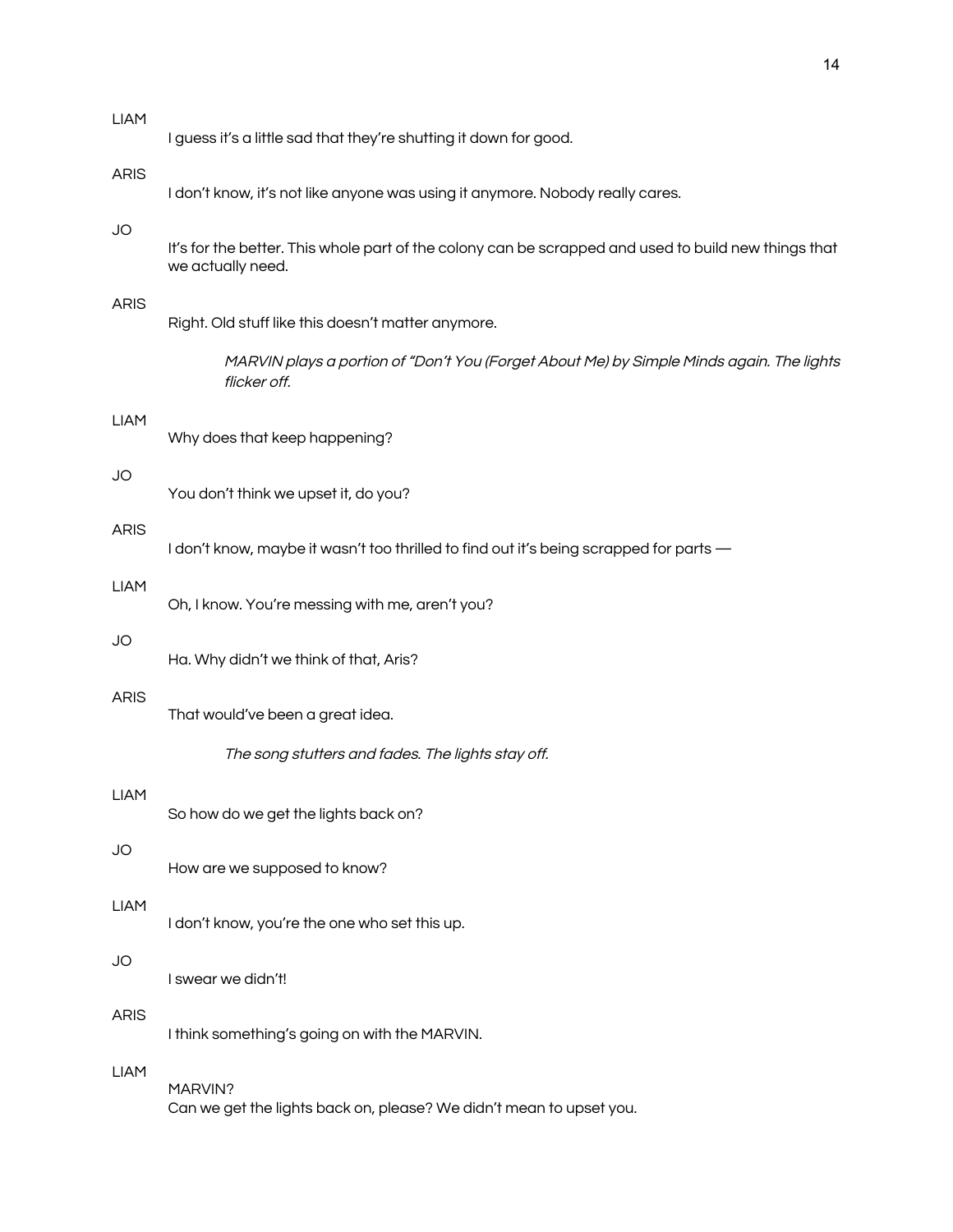# JO

I can't believe we're apologizing to a robot.

# LIAM

It's MARVIN.

# JO

An old, out-of-date MARVIN. A presentation MARVIN. It just repeats the same things over and over again. It's not useful or anything.

The lights flicker back on. More colorful now.

# LIAM

There we go.

# ARIS

I think it's just malfunctioning, or something.

# MARVIN

Hello, fellow Martians, and welcome. Please take a seat. The final presentation begins now.

# JO

MARVIN, we said we don't want to see —

## MARVIN

Welcome to Compound M-1, the first outpost of Martian colonization. This key piece in the history of Martian settlement offers a glimpse into how the first humans on Mars lived. But first, how did we get here?

#### JO

I can't believe this.

# LIAM

What are we supposed to do? Can we stop it?

# JO

MARVIN, stop!

# LIAM

There aren't even any actors. It won't be the same.

#### MARVIN

This initial portion of the compound, as well as the biosphere, was constructed remotely from Earth, and took over thirty years to complete. The MARs Virtual Intelligence Network — you know me as MARVIN — was developed to facilitate communications, monitor food growth and water supply, and maintain atmospheric conditions safe for human survival, among a host of other capabilities.

# JO overlapping during MARVIN's speech

Do we just have to sit through this?

# ARIS

Why don't we play along? We could be the actors.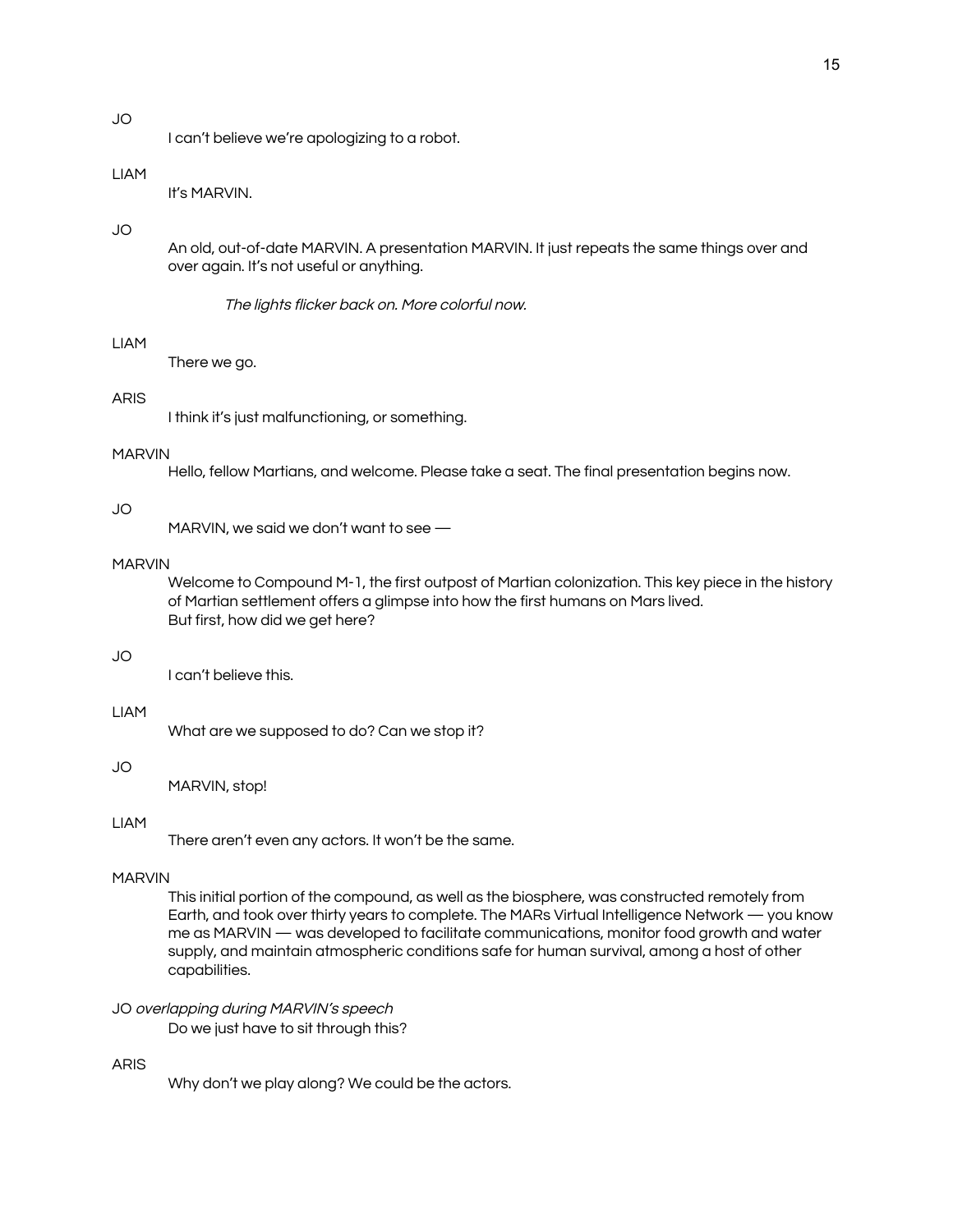# LIAM

Oh, yeah, we should!

#### MARVIN continuing

Once it was finished, a crew of eight Earthlings boarded the spacecraft Shepard, with the knowledge that they were opening a new chapter of human history. They would be the first permanent residents of Mars.

ARIS, LIAM, and JO reflexively speak with MARVIN: Strap in, pioneers.

# JO

Can't we just chill and have a drink?

# MARVIN continuing

Blast off in ten — nine —

#### ARIS

We'll have drinks and play along with it. It'll get our minds off the Test for sure.

#### MARVIN continuing

Eight — seven —

#### LIAM

Plus, we can keep props from the show! You can get your helmet, Aris.

## MARVIN continuing

 $Six - five -$ 

## ARIS

Yes! What do you say, Jo?

#### MARVIN continuing Four —

# ARIS

I bet you'll have more fun than you think.

#### MARVIN continuing

Three —

# LIAM

You know you want to.

#### MARVIN continuing

 $Two -$ 

# JO

Fine! Fine. Let's do it.

#### ARIS

Yay!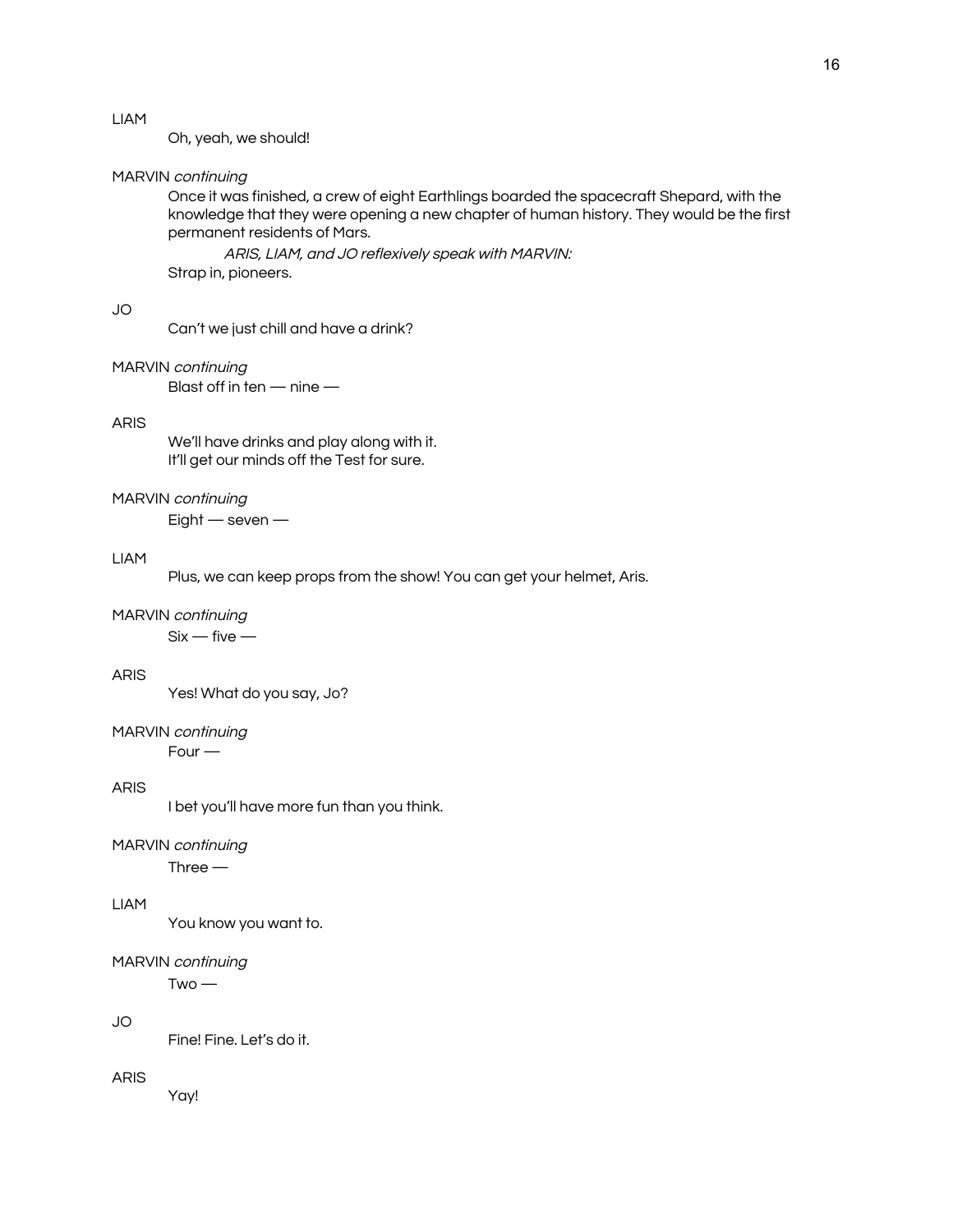# MARVIN

One.

ARIS, LIAM, and JO sit down and pretend to strap in. The lights grow even more bright and colorful. The room rumbles.

And we have lift-off.

# LIAM half joking

Ooo, lift off! Next stop, Mars!

# JO

I already regret this.

# LIAM

"Alright, crew, this is your captain speaking. We're on our way."

# MARVIN

They climbed higher and higher into the Earth's atmosphere and toward the void of space.

#### ARIS

The actors usually talk here, don't they?

## LIAM

You mean the crew.

# JO

Oh my god.

# LIAM

I'm just putting us in the moment!

# ARIS

Right, right — they talk about the view!

# LIAM

What a spectacular view!

# ARIS

God, look at that moon!

#### JO

Wow, yeah, fantastic.

## LIAM

Look back there behind us, sure looks like a gigantic crater; look at the mountains going around it. What do you think?

#### JO

My gosh, they're really mountains, huh.

# ARIS

Play along, Jo.

# JO

I am.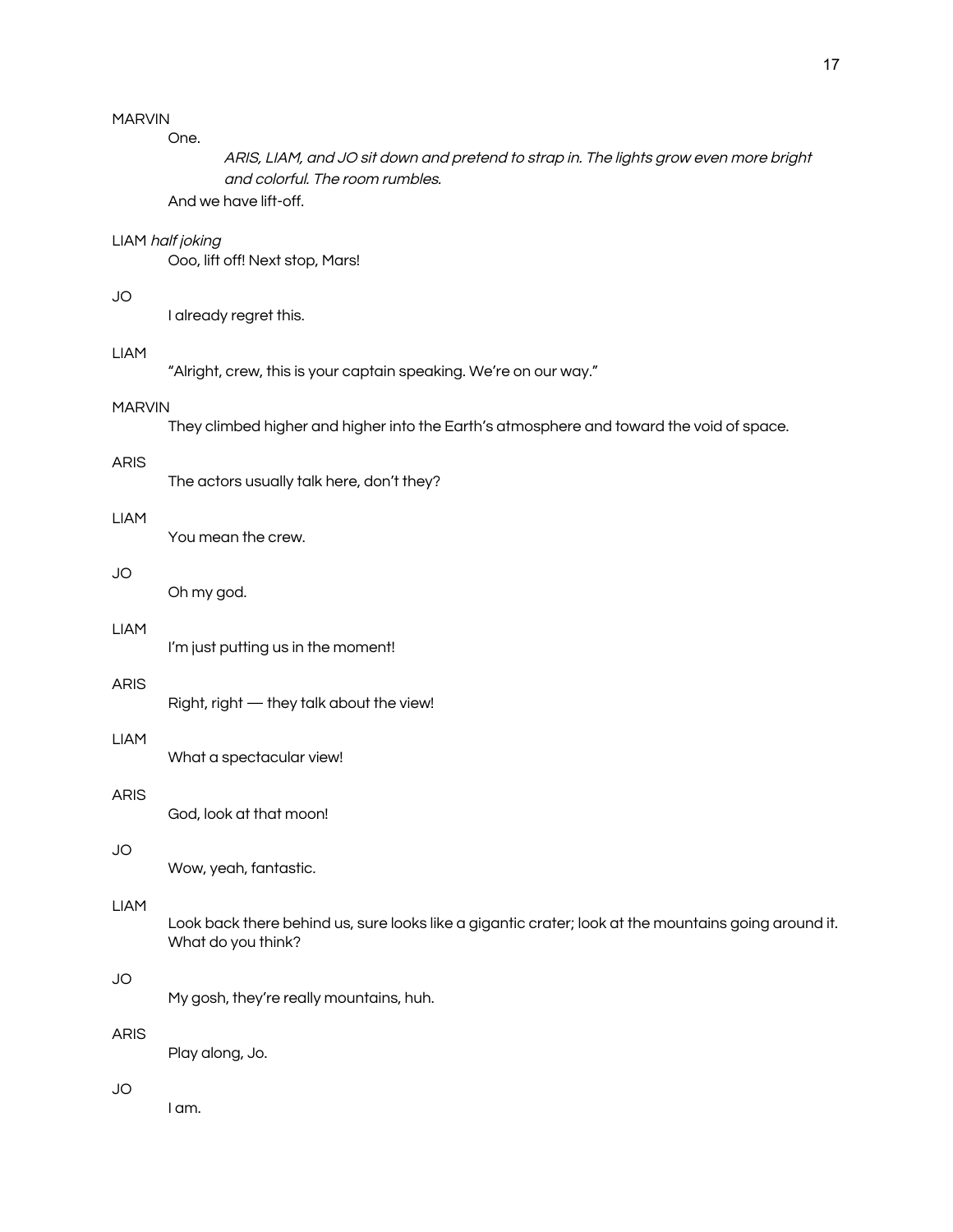| JO<br>Yes, I just took one. I have the camera, I'm taking pictures.<br>ARIS<br>That's kind of a foggy window. You sure you got the picture?<br>JO<br>Yes, I'm sure, what are you even talking about?<br>ARIS<br>It's a horrible window. It's too bad we have to shoot through this one, but -<br><b>LIAM</b><br>You could spend a lifetime just studying that one crater alone, you know that?<br>ARIS<br>You could.<br>JO<br>That's not how I'd like to spend my lifetime, but - sure.<br><b>LIAM</b><br>Beautiful!<br>MARVIN<br>These brave explorers would spend the next seven months aboard the Shepard, traveling over<br>ninety million miles to their new lives on the Red Planet.<br>Can you imagine what they might have been feeling?<br>ARIS<br>- Oh. This is the discussion part.<br>JO<br>We don't actually have to discuss, do we?<br>ARIS<br>Yes! We have to "inhabit the past!"<br><b>LIAM</b><br>They must've been scared. And excited. They must have been thinking about all they'd leave<br>behind: their loved ones, family and friends, their favorite restaurants and comfort foods, their<br>And how it would all be worth it for what lay ahead.<br>ARIS<br>I wonder if they thought about how they would never again be outside without a helmet on.<br><b>LIAM</b><br>I'm sure they did. And how they would be forever remembered as the first humans to settle<br>another planet. | LIAM | Did you get some pictures of that?                                                                  |  |  |  |  |
|----------------------------------------------------------------------------------------------------------------------------------------------------------------------------------------------------------------------------------------------------------------------------------------------------------------------------------------------------------------------------------------------------------------------------------------------------------------------------------------------------------------------------------------------------------------------------------------------------------------------------------------------------------------------------------------------------------------------------------------------------------------------------------------------------------------------------------------------------------------------------------------------------------------------------------------------------------------------------------------------------------------------------------------------------------------------------------------------------------------------------------------------------------------------------------------------------------------------------------------------------------------------------------------------------------------------------------------------------------------------------------------------------------------|------|-----------------------------------------------------------------------------------------------------|--|--|--|--|
|                                                                                                                                                                                                                                                                                                                                                                                                                                                                                                                                                                                                                                                                                                                                                                                                                                                                                                                                                                                                                                                                                                                                                                                                                                                                                                                                                                                                                |      |                                                                                                     |  |  |  |  |
|                                                                                                                                                                                                                                                                                                                                                                                                                                                                                                                                                                                                                                                                                                                                                                                                                                                                                                                                                                                                                                                                                                                                                                                                                                                                                                                                                                                                                |      |                                                                                                     |  |  |  |  |
|                                                                                                                                                                                                                                                                                                                                                                                                                                                                                                                                                                                                                                                                                                                                                                                                                                                                                                                                                                                                                                                                                                                                                                                                                                                                                                                                                                                                                |      |                                                                                                     |  |  |  |  |
|                                                                                                                                                                                                                                                                                                                                                                                                                                                                                                                                                                                                                                                                                                                                                                                                                                                                                                                                                                                                                                                                                                                                                                                                                                                                                                                                                                                                                |      |                                                                                                     |  |  |  |  |
|                                                                                                                                                                                                                                                                                                                                                                                                                                                                                                                                                                                                                                                                                                                                                                                                                                                                                                                                                                                                                                                                                                                                                                                                                                                                                                                                                                                                                |      |                                                                                                     |  |  |  |  |
|                                                                                                                                                                                                                                                                                                                                                                                                                                                                                                                                                                                                                                                                                                                                                                                                                                                                                                                                                                                                                                                                                                                                                                                                                                                                                                                                                                                                                |      |                                                                                                     |  |  |  |  |
|                                                                                                                                                                                                                                                                                                                                                                                                                                                                                                                                                                                                                                                                                                                                                                                                                                                                                                                                                                                                                                                                                                                                                                                                                                                                                                                                                                                                                |      |                                                                                                     |  |  |  |  |
|                                                                                                                                                                                                                                                                                                                                                                                                                                                                                                                                                                                                                                                                                                                                                                                                                                                                                                                                                                                                                                                                                                                                                                                                                                                                                                                                                                                                                |      |                                                                                                     |  |  |  |  |
|                                                                                                                                                                                                                                                                                                                                                                                                                                                                                                                                                                                                                                                                                                                                                                                                                                                                                                                                                                                                                                                                                                                                                                                                                                                                                                                                                                                                                |      |                                                                                                     |  |  |  |  |
|                                                                                                                                                                                                                                                                                                                                                                                                                                                                                                                                                                                                                                                                                                                                                                                                                                                                                                                                                                                                                                                                                                                                                                                                                                                                                                                                                                                                                |      |                                                                                                     |  |  |  |  |
|                                                                                                                                                                                                                                                                                                                                                                                                                                                                                                                                                                                                                                                                                                                                                                                                                                                                                                                                                                                                                                                                                                                                                                                                                                                                                                                                                                                                                |      |                                                                                                     |  |  |  |  |
|                                                                                                                                                                                                                                                                                                                                                                                                                                                                                                                                                                                                                                                                                                                                                                                                                                                                                                                                                                                                                                                                                                                                                                                                                                                                                                                                                                                                                |      |                                                                                                     |  |  |  |  |
|                                                                                                                                                                                                                                                                                                                                                                                                                                                                                                                                                                                                                                                                                                                                                                                                                                                                                                                                                                                                                                                                                                                                                                                                                                                                                                                                                                                                                |      | movie theatres and their art galleries, the trees and the flowers and the grass beneath their feet. |  |  |  |  |
|                                                                                                                                                                                                                                                                                                                                                                                                                                                                                                                                                                                                                                                                                                                                                                                                                                                                                                                                                                                                                                                                                                                                                                                                                                                                                                                                                                                                                |      |                                                                                                     |  |  |  |  |
|                                                                                                                                                                                                                                                                                                                                                                                                                                                                                                                                                                                                                                                                                                                                                                                                                                                                                                                                                                                                                                                                                                                                                                                                                                                                                                                                                                                                                |      |                                                                                                     |  |  |  |  |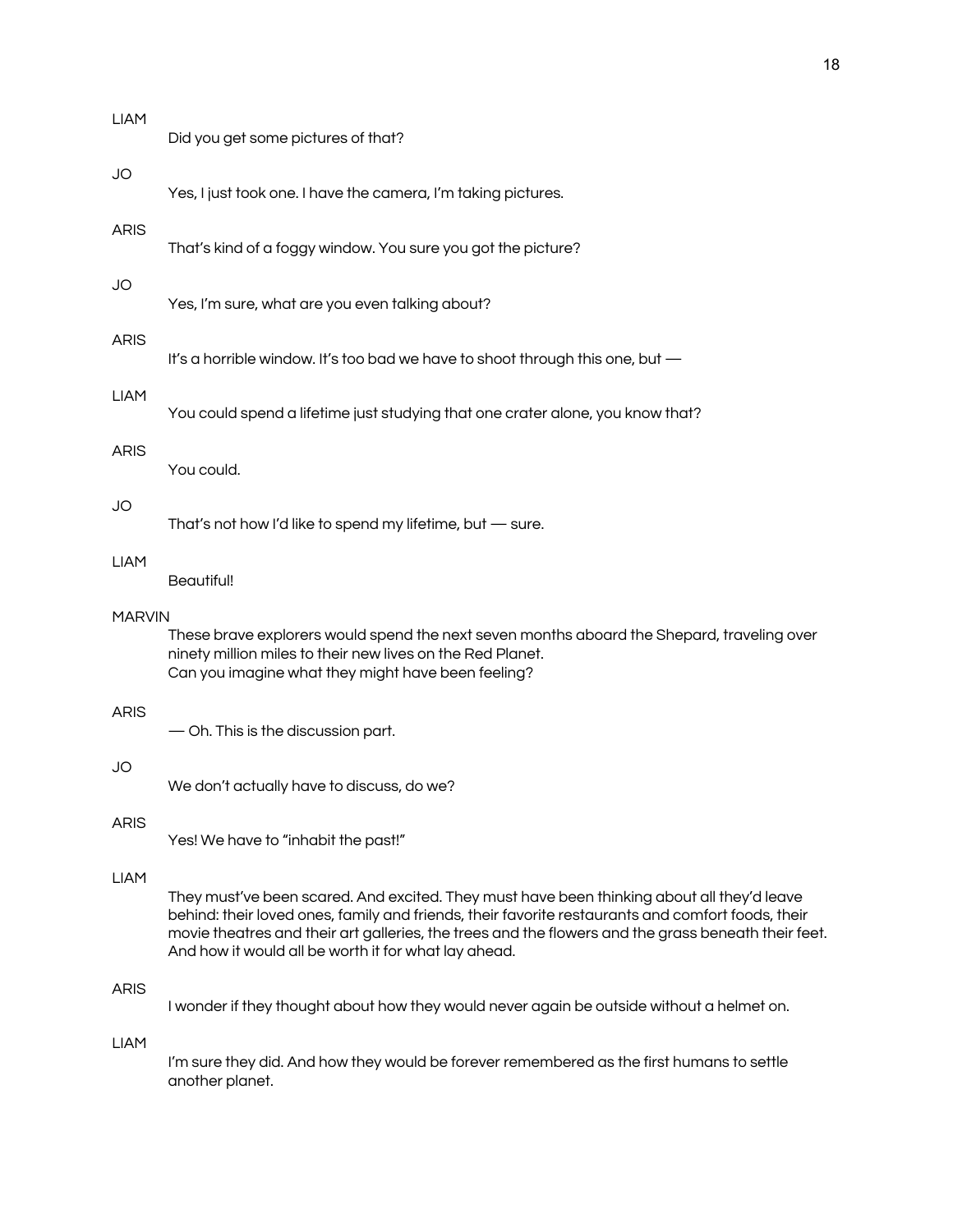## ARIS

|  |  | They were probably thinking about the last hugs they gave their family. |
|--|--|-------------------------------------------------------------------------|
|  |  |                                                                         |

#### LIAM

And if that would ever be enough.

# JO

We'll never know what they were thinking. There's no point in speculating.

#### LIAM

The point is to empathize a bit.

#### JO

I thought the point was to make fun of it.

# ARIS

Don't worry, we'll do that too.

# JO

You want to know what they probably thought? I bet it was "Wow, I'm going to be on Mars in a few months and I feel totally unprepared. What was I thinking?"

# MARVIN

Finally, after two hundred and eleven days of travel, they began making their final approach. The surface of Mars loomed closer and closer, bright and rocky and orange. Their entire lives were in front of them.

#### LIAM

It's the wrong size.

# JO

What?

# LIAM

That's what they usually say at this part. It's the wrong size.

#### ARIS

It's too big.

# LIAM

Right, yes. I'm too used to it being a small bright pinpoint in the sky. I knew it was a whole planet, conceptually. I pictured this moment a million times. Landing. But — it's still bigger than I ever thought.

# ARIS

Seeing it get bigger and bigger, right in front of you — that's when it feels real.

# JO

I wonder what it looked like.

#### LIAM

There are the old pictures. The slight curvature of the surface, radiating against the void. The white blip of the compound in the distance.